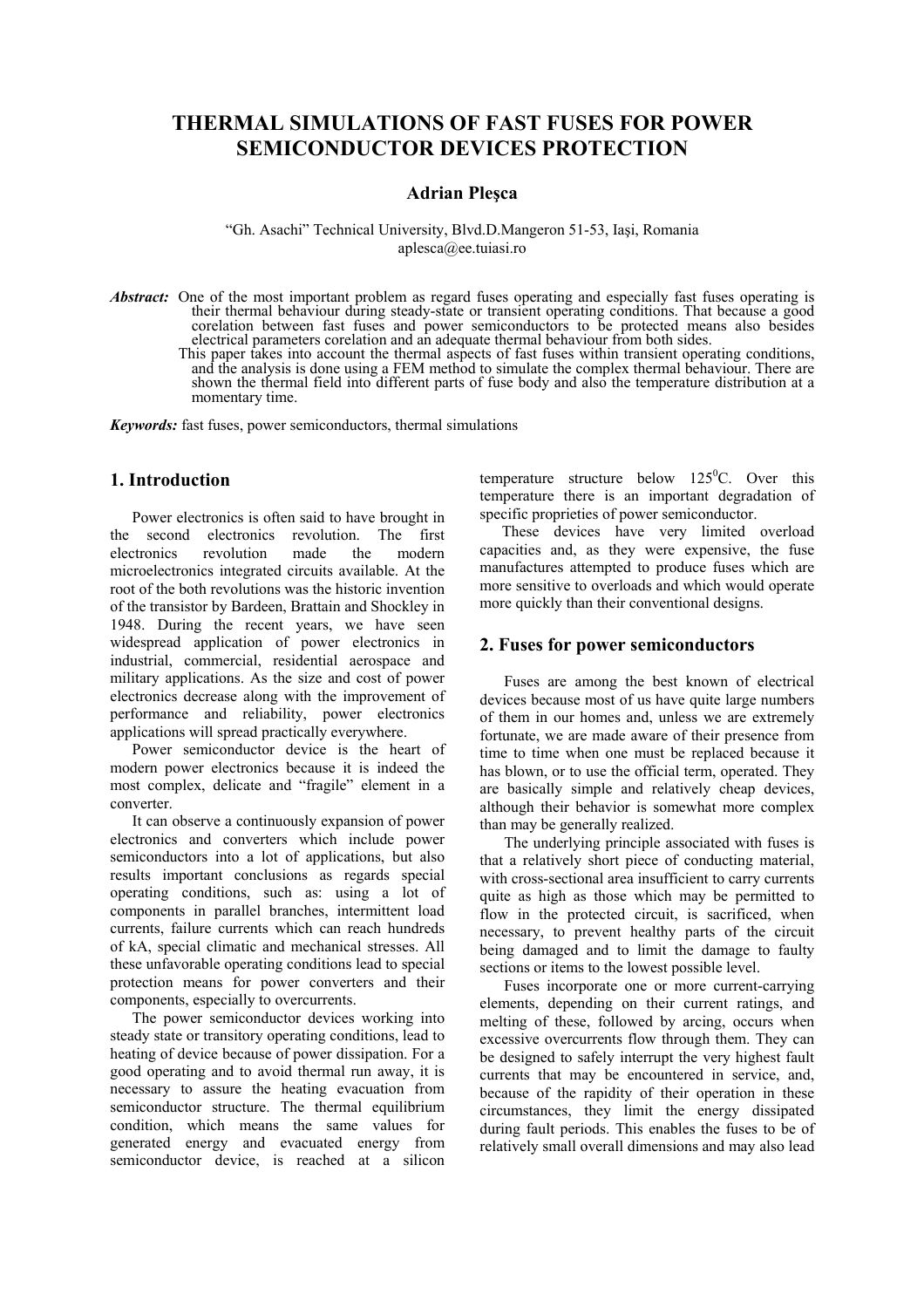to economies in the cost and size of the protected equipment.

Because of the above advantageous features, fuses have been and are used in a wide variety of applications, and it appears that the demand for them will continue at a high level in the future. They were undoubtedly incorporated in the earliest electric circuits in which the source power and value of the equipment were significant.

From power semiconductor overcurrent protection point of view a special fuses were made, so called fast fuses.

Taking into account the thermal phenomena complexity, especially for transitory operating conditions, as regards fast fuses heating; it was done a thermal field simulation for a fast fuse with rated current, 100A, using FLUX2D software. The current test was by 300A and the thermal field is shown at time  $t = 26.04s$ . Because of simmetry, the simulation was done only for a half of fuse, the thermal field being the same on the other half of fuse. The environment temperature was  $20^{\circ}$ C.

The next pictures show the thermal field at the whole fuse, main component parts, and also the temperature distribution along the component parts.

#### $\triangleright$  whole fuse body



Fig.1 Thermal field in whole fuse body at  $t = 26.04$  seconds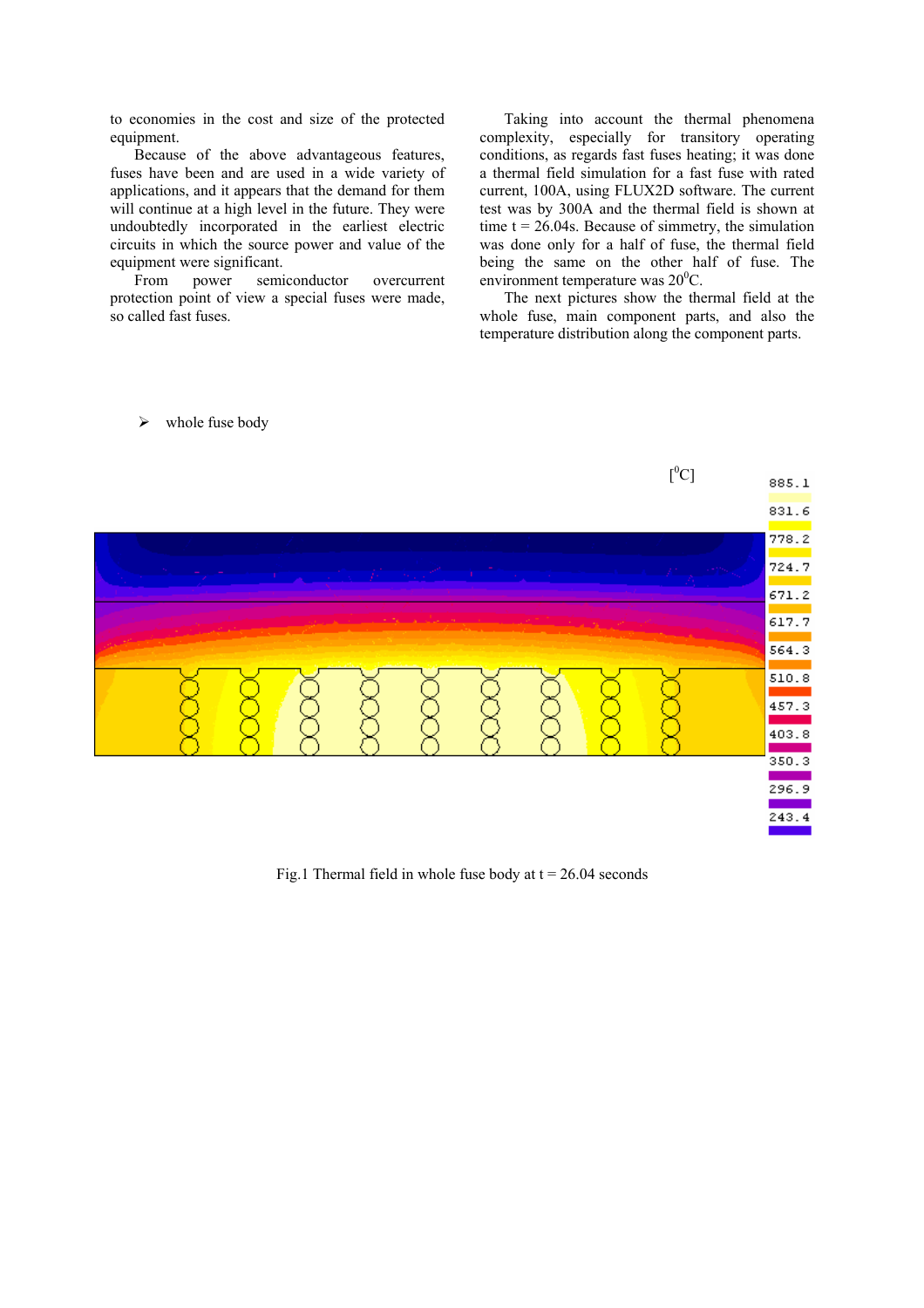

Fig.2 Thermal field along fuse-link at moment  $t = 28.75$  seconds



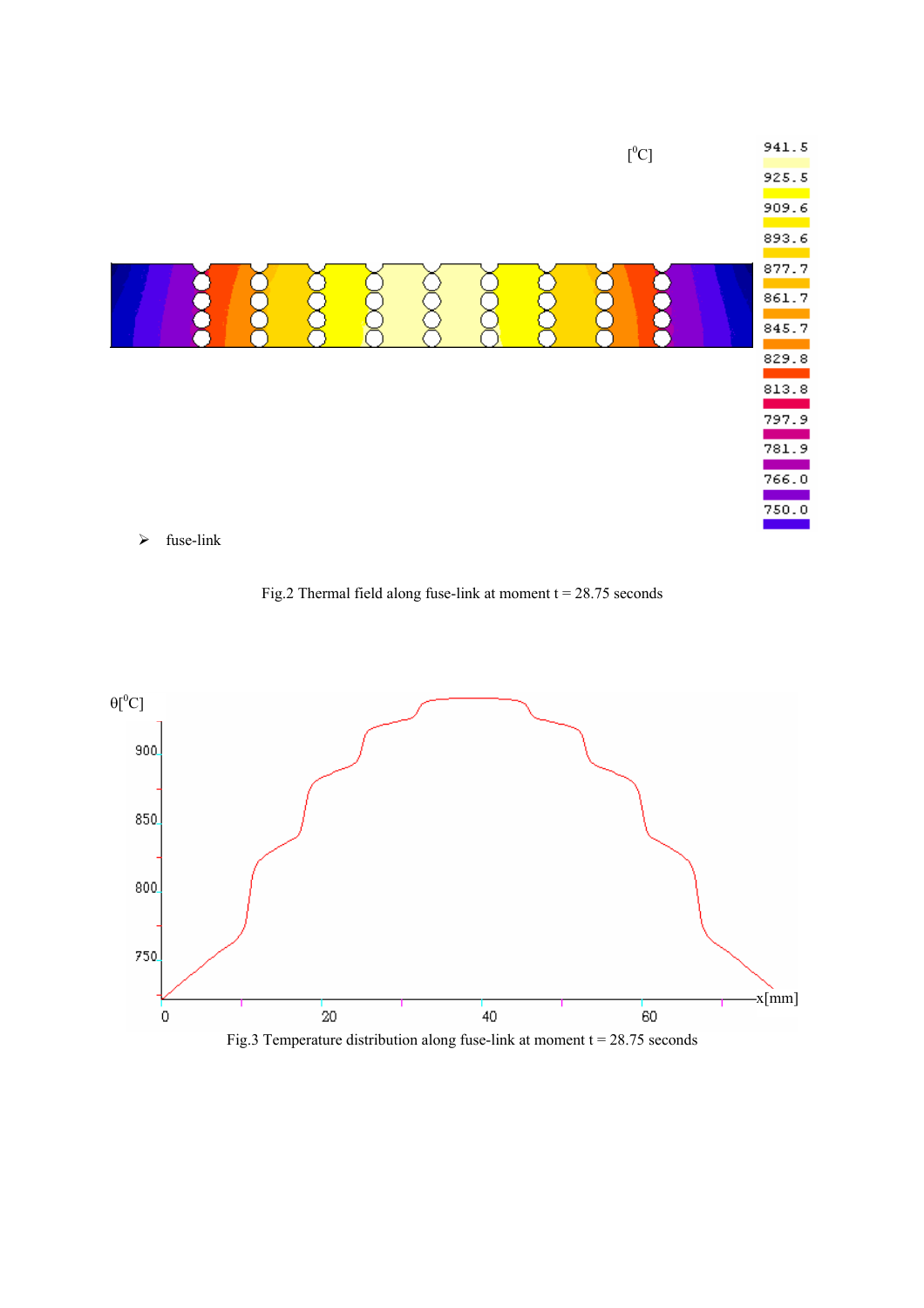$\triangleright$  silica sand



Fig.4 Thermal field into silica sand at moment  $t = 28.75$  seconds



Fig.5 Temperature distribution along silica sand at moment  $t = 28.75$  seconds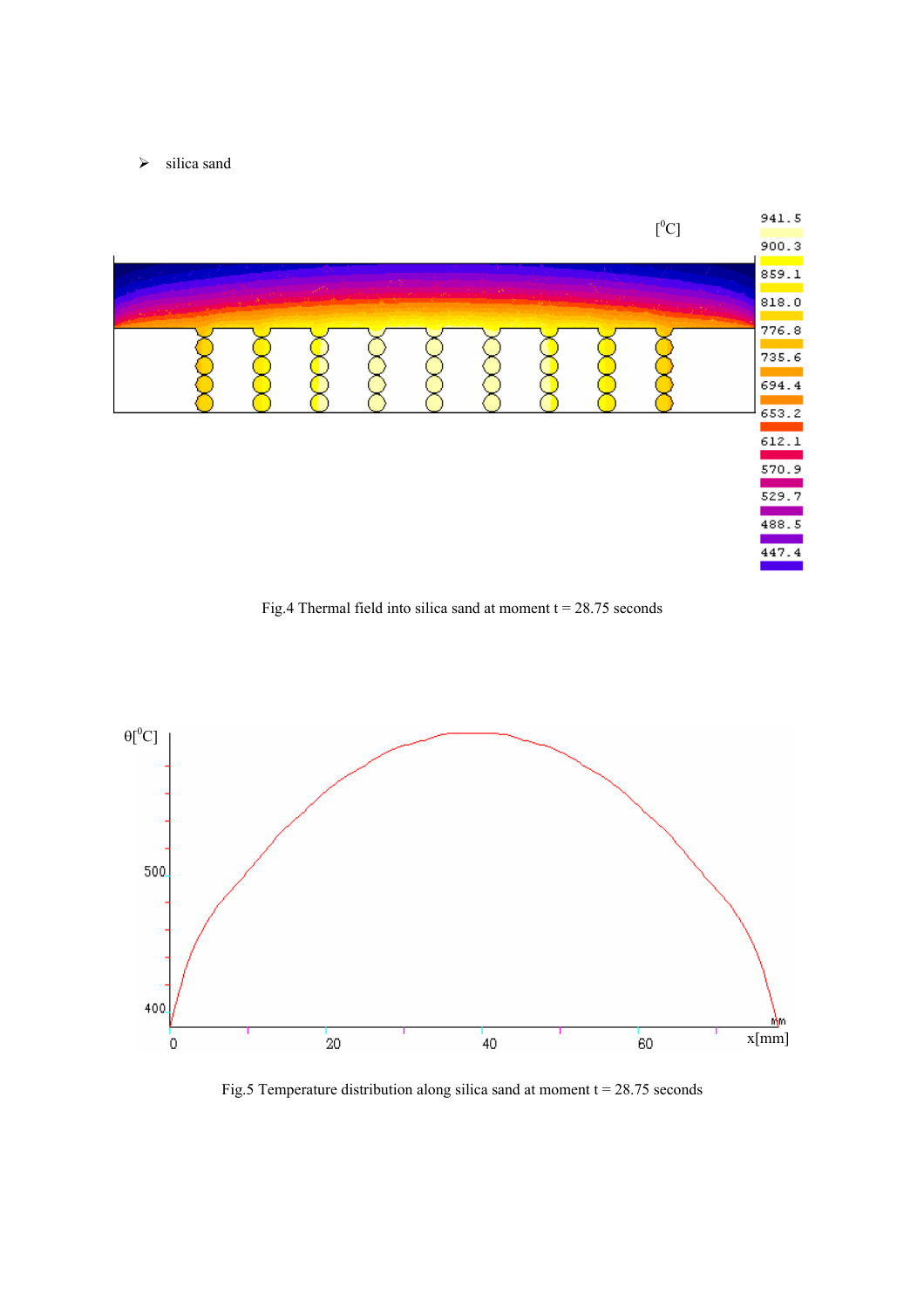$\triangleright$  ceramic body



Fig.6 Thermal field into ceramic body at moment  $t = 28.75$  seconds



Fig.7 Temperature distribution along ceramic body at moment  $t = 28.75$  seconds